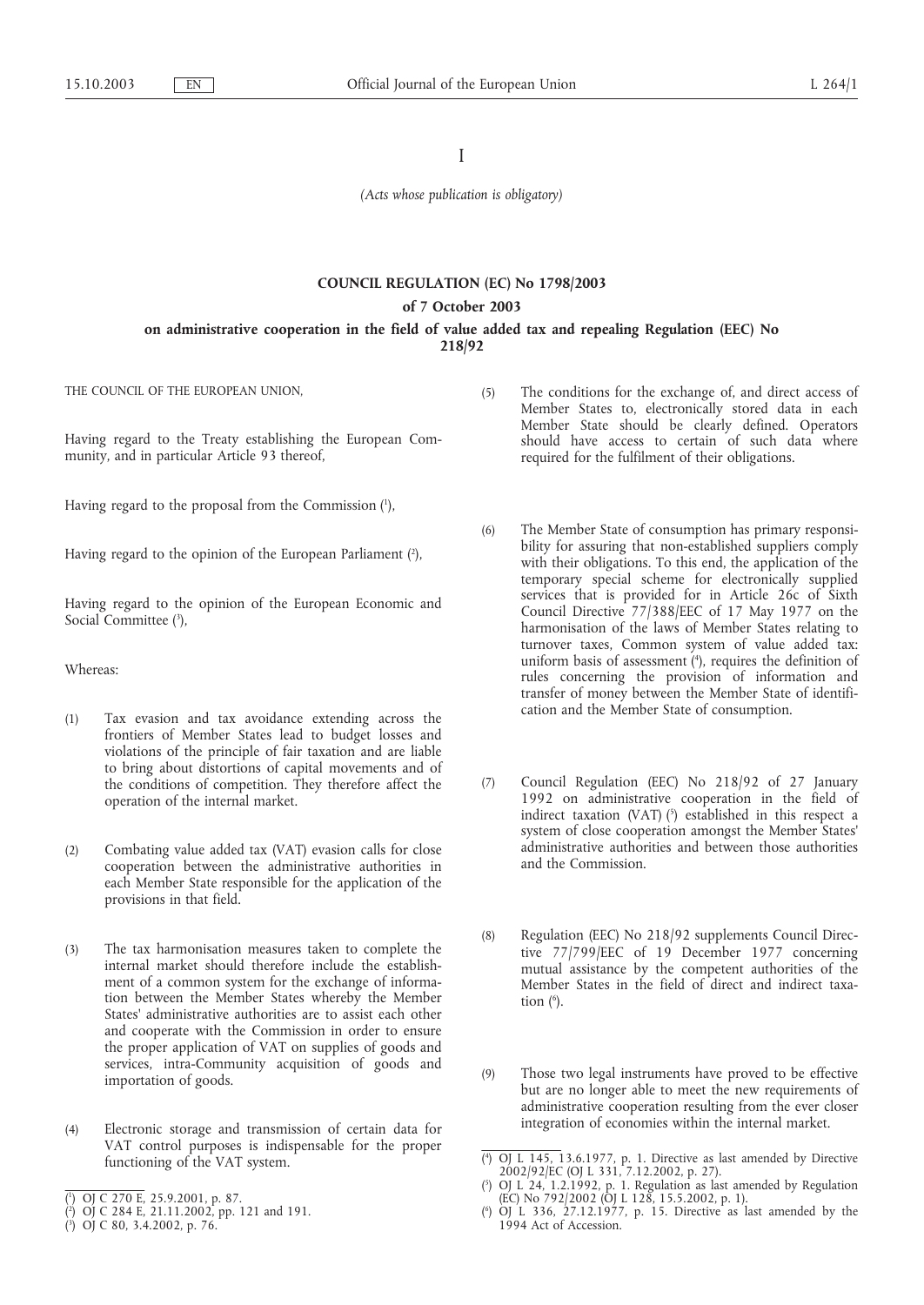- (10) The existence of two separate instruments for cooperation on VAT has, moreover, hampered effective cooperation between tax administrations.
- (11) The rights and obligations of all parties concerned are currently ill-defined. Clearer and binding rules governing cooperation between Member States are therefore necessary.
- (12) There is not enough direct contact between local or national anti-fraud offices, with communication between central liaison offices being the rule. This leads to inefficiency, under-use of the arrangements for administrative cooperation and delays in communication. Provision should therefore be made to bring about more direct contacts between services with a view to making cooperation more efficient and faster.
- (13) Cooperation is also not intensive enough, in that, apart from the VAT information exchange system (VIES), there are not enough automatic or spontaneous exchanges of information between Member States. Exchanges of information between the respective administrations as well as between administrations and the Commission should be made more intensive and swifter in order to combat fraud more effectively.
- (14) The provisions on VAT administrative cooperation of Regulation (EEC) No 218/92 and of Directive 77/799/ EEC should therefore be joined and strengthened. For reasons of clarity this should be done in a single new instrument which replaces Regulation (EEC) No 218/92.
- (15) This Regulation should not affect other Community measures which contribute to combating VAT fraud.
- (16) For the purposes of this Regulation, it is appropriate to consider limitations of certain rights and obligations laid down by Directive 95/46/EC of the European Parliament and of the Council of 24 October 1995 on the protection of individuals with regard to the processing of personal data and on the free movement of such data (<sup>1</sup>) in order to safeguard the interests referred to in Article 13(1)(e) of that Directive.
- (17) The measures necessary for the implementation of this Regulation should be adopted in accordance with Council Decision 1999/468/EC of 28 June 1999 laying down the procedures for the exercise of implementing powers conferred on the Commission (2).
- (18) This Regulation respects the fundamental rights and observes the principles which are recognised in particular by the Charter of Fundamental Rights of the European Union,

HAS ADOPTED THIS REGULATION:

## CHAPTER I

## **GENERAL PROVISIONS**

# *Article 1*

1. This Regulation lays down the conditions under which the administrative authorities in the Member States responsible for the application of the laws on VAT on supplies of goods and services, intra-Community acquisition of goods and importation of goods are to cooperate with each other and with the Commission to ensure compliance with those laws.

To that end, it lays down rules and procedures to enable the competent authorities of the Member States to cooperate and to exchange with each other any information that may help them to effect a correct assessment of VAT.

This Regulation also lays down rules and procedures for the exchange of certain information by electronic means, in particular as regards VAT on intra-Community transactions.

For the period provided for in Article 4 of Directive 2002/38/ EC  $(3)$ , it also lays down rules and procedures for the exchange by electronic means of value added tax information on services supplied electronically in accordance with the special scheme provided for in Article 26c of Directive 77/388/EEC, and also for any subsequent exchange of information and, as far as services covered by that special scheme are concerned, for the transfer of money between Member States' competent authorities.

2. This Regulation shall not affect the application in the Member States of the rules on mutual assistance in criminal matters.

## *Article 2*

For the purposes of this Regulation:

- 1. 'competent authority of a Member State', means:
	- in Belgium:
		- Le ministre des finances
		- De Minister van financiën,
	- in Denmark:
		- Skatteministeren,
	- in Germany:
		- Bundesministerium der Finanzen,
	- in Greece:
		- Yπουργειο Oικονοµίας και Οικονοµικων,
	- in Spain:

El Secretario de Estado de Hacienda,

3 ) OJ L 128, 15.5.2002, p. 41.

<sup>(</sup> 1 ) OJ L 281, 23.11.1995, p. 31.

<sup>(</sup> 2 ) OJ L 184, 17.7.1999, p. 23. (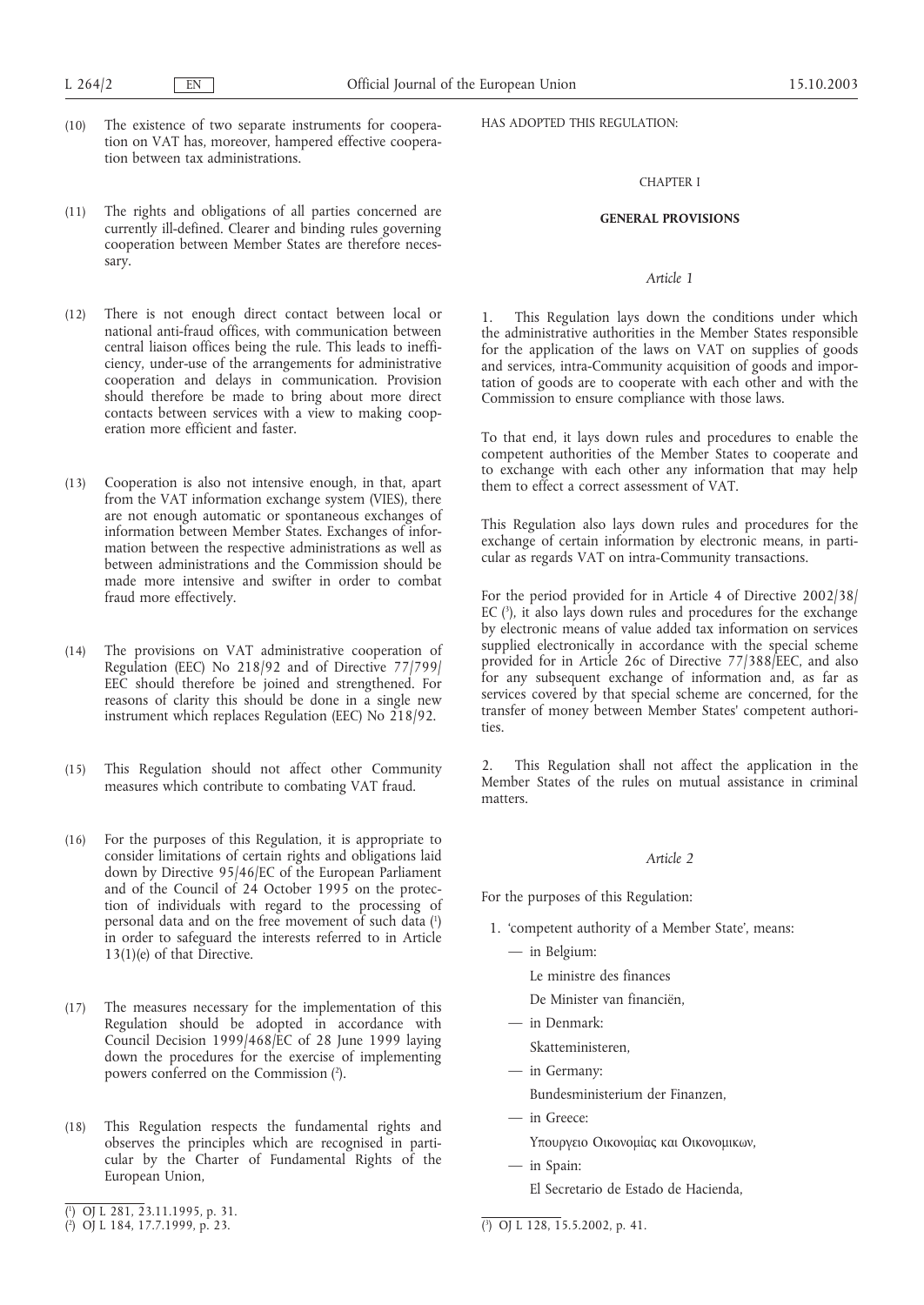- in France:
	- le ministre de l'économie, des finances et de l'industrie,
- in Ireland:
	- The Revenue Commissioners,
- in Italy:
	- il Capo del Dipartimento delle Politiche Fiscali,
- in Luxembourg:
	- L'Administration de l'Enregistrement et des Domaines,
- in the Netherlands:
	- De minister van Financiën,
- in Austria:
	- Bundesminister für Finanzen,
- in Portugal:
	- O Ministro das Finanças,
- in Finland:
	- Valtiovarainministeriö
	- Finansministeriet,
- in Sweden:
	- Chefen för Finansdepartementet,
- in the United Kingdom:

The Commissioners of Customs and Excise;

- 2. 'central liaison office', means the office which has been designated under Article 3(2) with principal responsibility for contacts with other Member States in the field of administrative cooperation;
- 3. 'liaison department', means any office other than the central liaison office with a specific territorial competence or a specialised operational responsibility which has been designated by the competent authority pursuant to Article 3(3) to exchange directly information on the basis of this Regulation;
- 4. 'competent official', means any official who can directly exchange information on the basis of this Regulation for which he has been authorised pursuant to Article 3(4);
- 5. 'requesting authority', means the central liaison office, a liaison department or any competent official of a Member State who makes a request for assistance on behalf of the competent authority;
- 6. 'requested authority', means the central liaison office, a liaison department or any competent official of a Member State who receives a request for assistance on behalf of the competent authority;
- 7. 'intra-Community transactions', means the intra-Community supply of goods or services;
- 8. 'intra-Community supply of goods', means any supply of goods which must be declared in the recapitulative statement provided for in Article 22(6)(b) of Directive 77/388/ EEC;
- 9. 'intra-Community supply of services', means any supply of services covered by Article 28b(C), (D), (E) and (F) of Directive 77/388/EEC;
- 10. 'intra-Community acquisition of goods', means acquisition of the right to dispose as owner of movable tangible property under Article 28a(3) of Directive 77/388/EEC;
- 11. 'VAT identification number', means the number provided for in Article 22(1)(c), (d) and (e) of Directive  $77/388/EEC$ ;
- 12. 'administrative enquiry', means all the controls, checks and other action taken by Member States in the performance of their duties with a view to ensuring proper application of VAT legislation;
- 13. 'automatic exchange', means the systematic communication of predefined information to another Member State, without prior request, at pre-established regular intervals;
- 14. 'structured automatic exchange', means the systematic communication of predefined information to another Member State, without prior request, as and when that information becomes available;
- 15. 'spontaneous exchange', means the irregular communication without prior request of information to another Member State;
- 16. 'person', means:
	- (a) a natural person;
	- (b) a legal person; or
	- (c) where the legislation in force so provides, an association of persons recognised as having the capacity to perform legal acts but lacking the legal status of a legal person;
- 17. 'to grant access', means to authorise access to the relevant electronic database and to obtain data by electronic means;
- 18. 'by electronic means', means using electronic equipment for the processing (including digital compression) and storage of data, and employing wires, radio transmission, optical technologies or other electromagnetic means;
- 19. 'CCN/CSI network', means the common platform based on the common communication network (CCN) and common system interface (CSI), developed by the Community to ensure all transmissions by electronic means between competent authorities in the area of customs and taxation.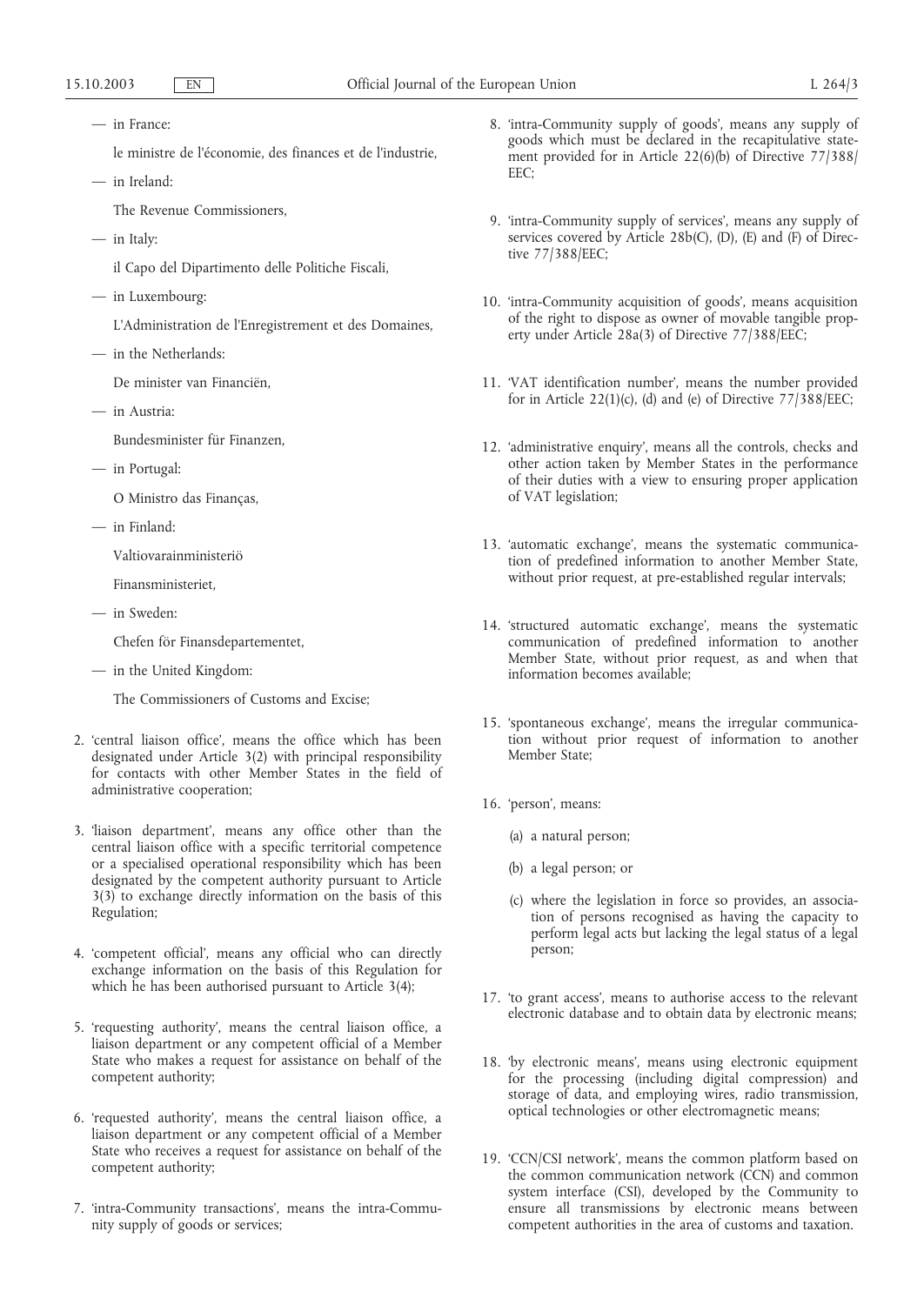The competent authorities referred to in point 1 of Article 2 are the authorities in whose name this Regulation is to be applied, whether directly or by delegation.

2. Each Member State shall designate a single central liaison office to which principal responsibility shall be delegated for contacts with other Member States in the field of administrative cooperation. It shall inform the Commission and the other Member States thereof.

3. The competent authority of each Member State may designate liaison departments. The central liaison office shall be responsible for keeping the list of those departments up to date and making it available to the central liaison offices of the other Member States concerned.

4. The competent authority of each Member State may in addition designate, under the conditions laid down by it, competent officials who can directly exchange information on the basis of this Regulation. When it does so, it may limit the scope of such designation. The central liaison office shall be responsible for keeping the list of those officials up to date and making it available to the central liaison offices of the other Member States concerned.

5. The officials exchanging information under Articles 11 and 13 shall in any case be deemed to be competent officials for this purpose, in accordance with conditions laid down by the competent authorities.

6. Where a liaison department or a competent official sends or receives a request or a reply to a request for assistance, it shall inform the central liaison office of its Member State under the conditions laid down by the latter.

7. Where a liaison department or a competent official receives a request for assistance requiring action outside its territorial or operational area, it shall forward such request without delay to the central liaison office of its Member State and inform the requesting authority thereof. In such a case, the period laid down in Article 8 shall start the day after the request for assistance has been forwarded to the central liaison office.

# *Article 4*

1. The obligation to give assistance as provided for in this Regulation shall not cover the provision of information or documents obtained by the administrative authorities referred to in Article 1 acting with the authorisation or at the request of the judicial authority.

2. However, where a competent authority has the powers in accordance with national law to communicate the information referred to in paragraph 1, it may be communicated as a part of the administrative cooperation provided for in this Regulation. Any such communication must have the prior authorisation of the judicial authority if the necessity of such authorisation derives from national law.

## CHAPTER II

#### **EXCHANGE OF INFORMATION ON REQUEST**

## Section 1

#### **Request for information and for administrative enquiries**

#### *Article 5*

1. At the request of the requesting authority, the requested authority shall communicate the information referred to in Article 1, including any information relating to a specific case or cases.

2. For the purpose of forwarding the information referred to in paragraph 1, the requested authority shall arrange for the conduct of any administrative enquiries necessary to obtain such information.

3. The request referred to in paragraph 1 may contain a reasoned request for a specific administrative enquiry. If the Member State takes the view that no administrative enquiry is necessary, it shall immediately inform the requesting authority of the reasons thereof.

In order to obtain the information sought or to conduct the administrative enquiry requested, the requested authority or the administrative authority to which it has recourse shall proceed as though acting on its own account or at the request of another authority in its own Member State.

# *Article 6*

Requests for information and for administrative enquiries pursuant to Article 5 shall, as far as possible, be sent using a standard form adopted in accordance with the procedure referred to in Article 44(2).

#### *Article 7*

1. At the request of the requesting authority, the requested authority shall communicate to it any pertinent information it obtains or has in its possession as well as the results of administrative enquiries, in the form of reports, statements and any other documents, or certified true copies or extracts thereof.

2. Original documents shall be provided only where this is not contrary to the provisions in force in the Member State in which the requested authority is established.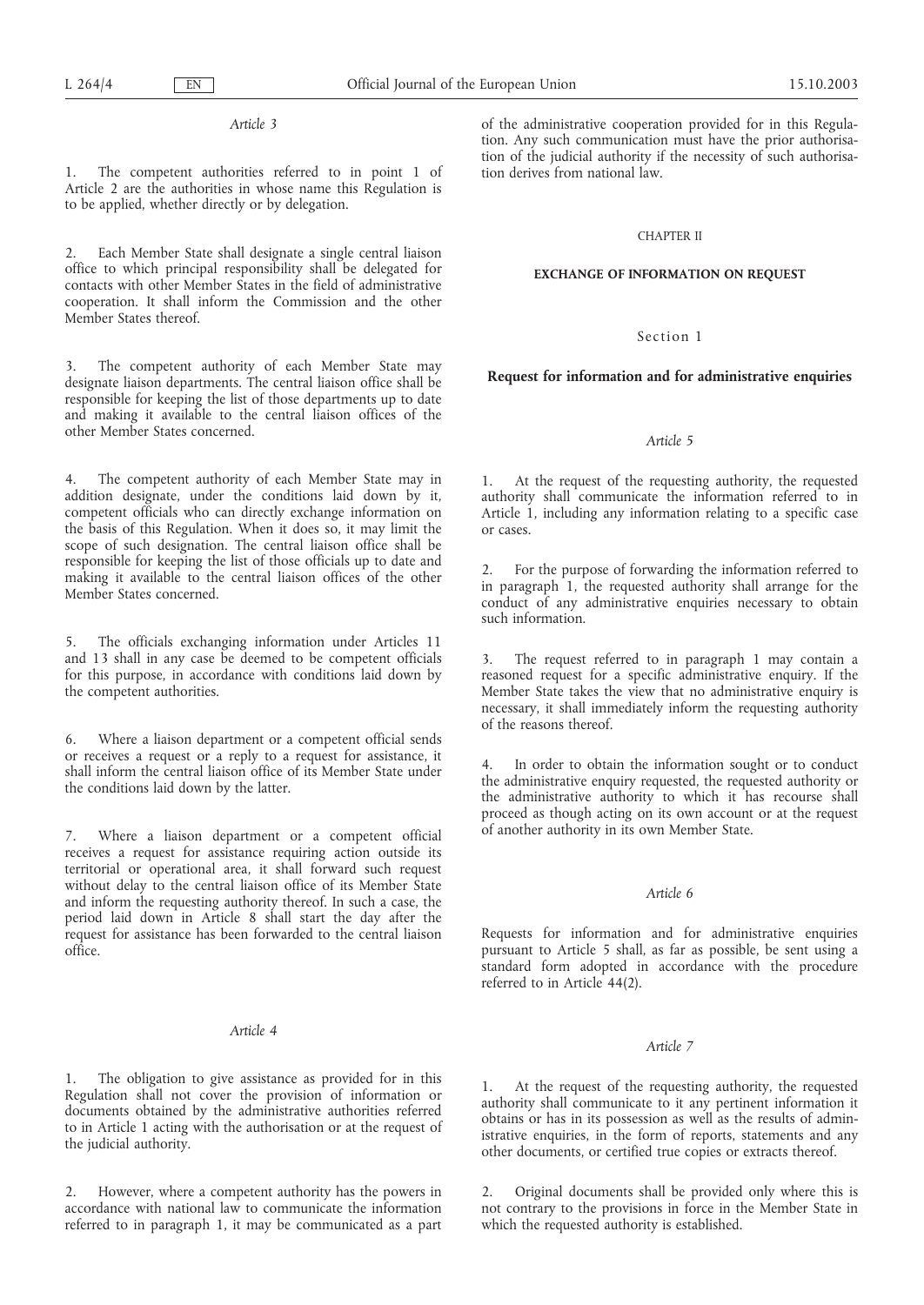#### Section 2

# **Time limit for providing information**

# *Article 8*

The requested authority shall provide the information referred to in Articles 5 and 7 as quickly as possible and no later than three months following the date of receipt of the request.

However, where the requested authority is already in possession of that information, the time limit shall be reduced to a maximum period of one month.

## *Article 9*

In certain special categories of cases, time limits different from the ones provided for in Article 8 may be agreed between the requested and the requesting authorities.

#### *Article 10*

Where the requested authority is unable to respond to the request by the deadline, it shall inform the requesting authority in writing forthwith of the reasons for its failure to do so, and when it considers it would be likely to be able to respond.

#### Section 3

# **Presence in administrative offices and participation in administrative enquiries**

# *Article 11*

1. By agreement between the requesting authority and the requested authority and in accordance with the arrangements laid down by the latter, officials authorised by the requesting authority may, with a view to exchanging the information referred to in Article 1, be present in the offices where the administrative authorities of the Member State in which the requested authority is established carry out their duties. Where the requested information is contained in documentation to which the officials of the requested authority have access, the officials of the requesting authority shall be given copies of the documentation containing the requested information.

2. By agreement between the requesting authority and the requested authority, and in accordance with the arrangements laid down by the latter, officials designated by the requesting authority may, with a view to exchanging the information referred to in Article 1, be present during the administrative enquiries. Administrative enquiries shall be carried out exclusively by the officials of the requested authority. The requesting authority's officials shall not exercise the powers of inspection conferred on officials of the requested authority. They may, however, have access to the same premises and documents as the latter, through their intermediary and for the sole purpose of the administrative enquiry being carried out.

3. The officials of the requesting authority present in another Member State in accordance with paragraphs 1 and 2 must at all times be able to produce written authority stating their identity and their official capacity.

#### Section 4

#### **Simultaneous controls**

# *Article 12*

With a view to exchanging the information referred to in Article 1, two or more Member States may agree to conduct simultaneous controls, in their own territory, of the tax situation of one or more taxable persons who are of common or complementary interest, whenever such controls would appear to be more effective than controls carried out by only one Member State.

## *Article 13*

1. A Member State shall identify independently the taxable persons whom it intends to propose for a simultaneous control. The competent authority of that Member State shall notify the competent authority in the other Member States concerned of the cases proposed for simultaneous controls. It shall give reasons for its choice, as far as possible, by providing the information which led to its decision. It shall specify the period of time during which such controls should be conducted.

2. The Member States concerned shall then decide whether they wish to take part in the simultaneous controls. On receipt of a proposal for a simultaneous control, the competent authority of the Member State shall confirm its agreement or communicate its reasoned refusal to its counterpart authority.

3. Each competent authority of the Member States concerned shall appoint a representative to be responsible for supervising and coordinating the control operation.

#### CHAPTER III

#### **REQUEST FOR ADMINISTRATIVE NOTIFICATION**

#### *Article 14*

The requested authority shall, at the request of the requesting authority and in accordance with the rules governing the notification of similar instruments in the Member State in which it is established, notify the addressee of all instruments and decisions which emanate from the administrative authorities and concern the application of VAT legislation in the territory of the Member State in which the requesting authority is established.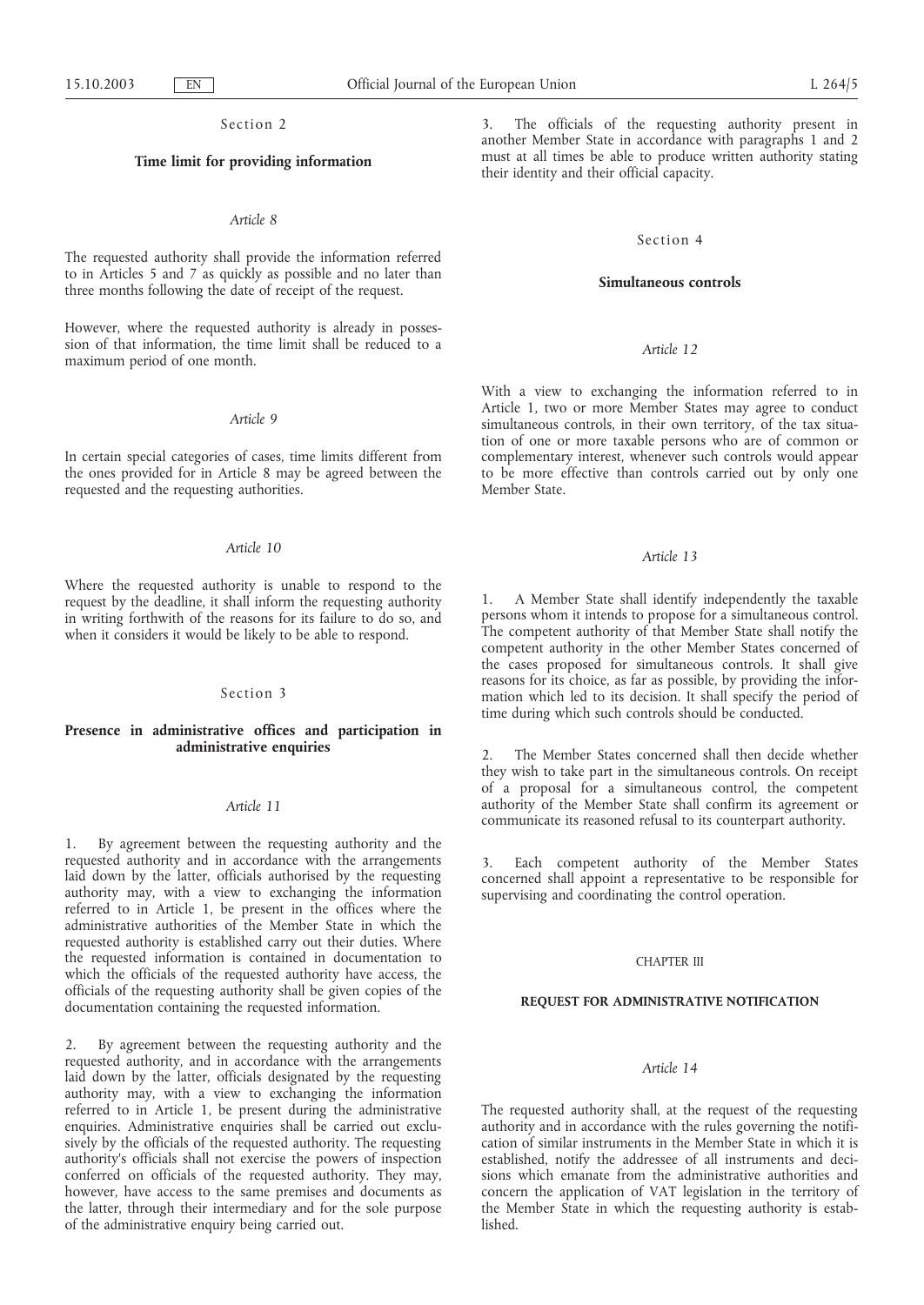Requests for notification, mentioning the subject of the instrument or decision to be notified, shall indicate the name, address and any other relevant information for identifying the addressee.

# *Article 16*

The requested authority shall inform the requesting authority immediately of its response to the request for notification and notify it, in particular, of the date of notification of the decision or instrument to the addressee.

#### CHAPTER IV

# **EXCHANGE OF INFORMATION WITHOUT PRIOR REQUEST**

### *Article 17*

Without prejudice to the provisions of Chapters V and VI, the competent authority of each Member State shall, by automatic or structured automatic exchange, forward the information referred to in Article 1 to the competent authority of any other Member State concerned, in the following cases:

- 1. where taxation is deemed to take place in the Member State of destination and the effectiveness of the control system necessarily depends on the information provided by the Member State of origin;
- 2. where a Member State has grounds to believe that a breach of VAT legislation has been committed or is likely to have been committed in the other Member State;
- 3. where there is a risk of tax loss in the other Member State.

## *Article 18*

The following shall be determined in accordance with the procedure referred to in Article 44(2):

- 1. the exact categories of information to be exchanged;
- 2. the frequency of the exchanges;
- 3. the practical arrangements for the exchange of information.

Each Member State shall determine whether it will take part in the exchange of a particular category of information, as well as whether it will do so in an automatic or structured automatic way.

#### *Article 19*

The competent authorities of the Member States may, in any case by spontaneous exchange, forward to each other, any information referred to in Article 1 of which they are aware.

#### *Article 20*

Member States shall take the necessary administrative and organisational measures to facilitate the exchanges provided for in this Chapter.

#### *Article 21*

A Member State cannot be obliged, for the purposes of implementing the provisions of this Chapter, to impose new obligations on persons liable for VAT with a view to collecting information nor to bear disproportionate administrative burdens.

#### CHAPTER V

### **STORAGE AND EXCHANGE OF INFORMATION SPECIFIC TO INTRA-COMMUNITY TRANSACTIONS**

## *Article 22*

1. Each Member State shall maintain an electronic database in which it shall store and process the information that it collects in accordance with Article 22(6)(b) in the version given in Article 28h of Directive 77/388/EEC.

To enable that information to be used in the procedures provided for in this Regulation, the information shall be stored for at least five years from the end of the calendar year in which access to the information is to be granted.

2. Member States shall ensure that their databases are kept up to date, and are complete and accurate.

Criteria shall be defined, in accordance with the procedure referred to in Article 44(2), to determine which changes are not pertinent, essential or useful and therefore need not be made.

#### *Article 23*

On the basis of the data stored in accordance with Article 22, the competent authority of a Member State shall have communicated to it automatically and without delay by any other Member State the following information, to which it may also have direct access:

- 1. VAT identification numbers issued by the Member State receiving the information;
- 2. the total value of all intra-Community supplies of goods to persons holding a VAT identification number by all operators identified for the purposes of VAT in the Member State providing the information.

The values referred to in point 2 shall be expressed in the currency of the Member State providing the information and shall relate to calendar quarters.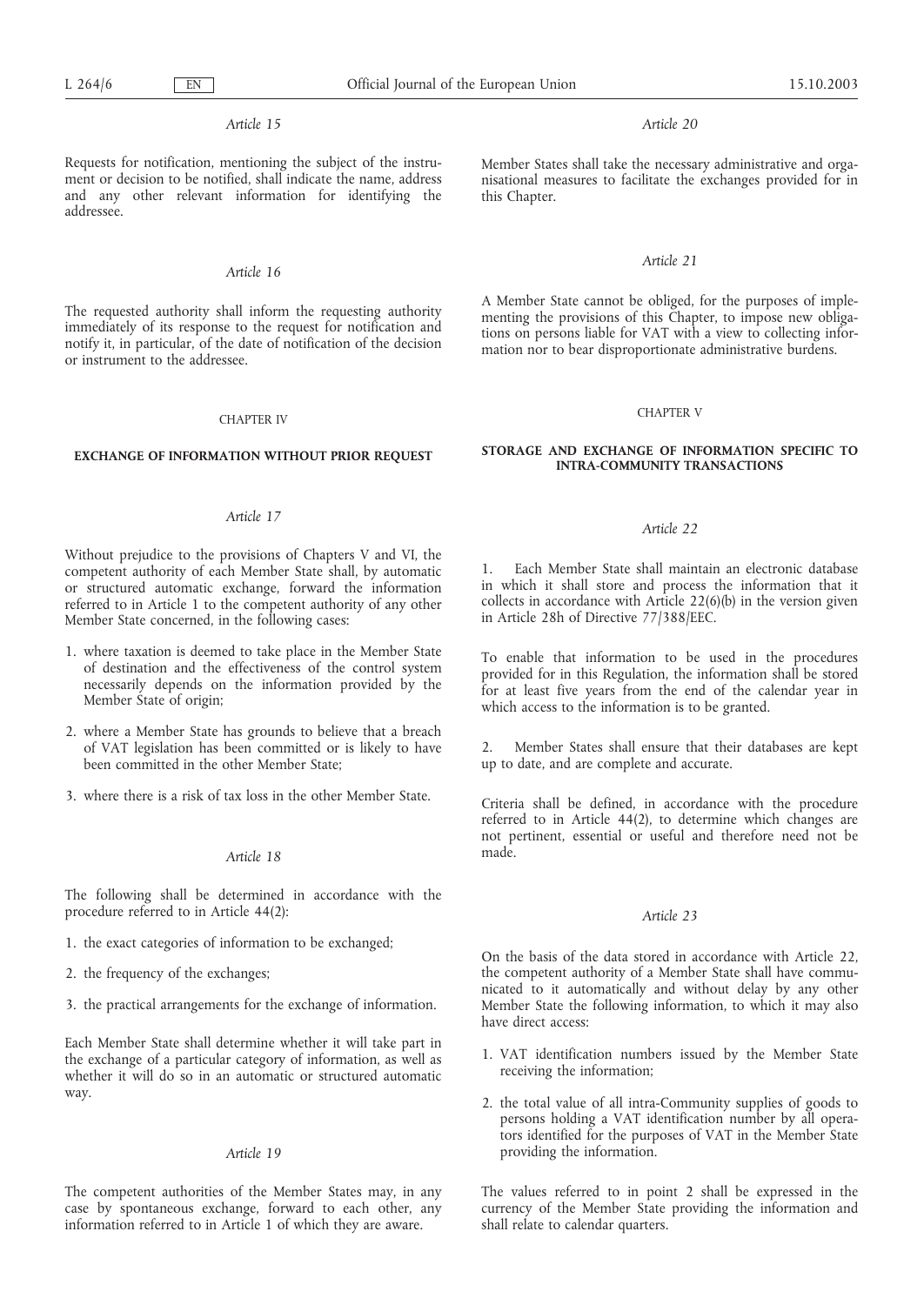On the basis of the data stored in accordance with Article 22 and solely in order to prevent a breach of VAT legislation, the competent authority of a Member State shall, wherever it considers it necessary for the control of intra-Community acquisitions of goods, obtain directly and without delay, or have direct access to by electronic means, any of the following information:

- 1. the VAT identification numbers of the persons who effected the supplies referred to in point 2 of Article 23; and
- 2. the total value of such supplies from each such person to each person holding a VAT identification number referred to in point 1 of Article 23.

The values referred to in point 2 shall be expressed in the currency of the Member State providing the information and shall relate to calendar quarters.

## *Article 25*

Where the competent authority of a Member State is obliged to grant access to information under Articles 23 and 24, it shall do so as soon as possible and within three months at the latest of the end of the calendar quarter to which the information relates.

2. By way of derogation from paragraph 1, where information is added to a database in the circumstances provided for in Article 22, access to such additional information shall be granted as quickly as possible and no later than three months from the end of the quarter in which it was collected.

3. The conditions under which access to the corrected information may be granted shall be laid down in accordance with the procedure referred to in Article 44(2).

# *Article 26*

Where, for the purposes of Articles 22 to 25, the competent authorities of the Member States store information in electronic databases and exchange such information by electronic means, they shall take all measures necessary to ensure compliance with Article 41.

# *Article 27*

1. Each Member State shall maintain an electronic database containing a register of persons to whom VAT identification numbers have been issued in that Member State.

2. At any time the competent authority of a Member State may obtain directly or have communicated to it, from the data stored in accordance with Article 22, confirmation of the validity of the VAT identification number under which a person has effected or received an intra-Community supply of goods or services.

On specific request, the requested authority shall also communicate the date of issue and, where appropriate, the expiry date of the VAT identification number.

3. On request, the competent authority shall also provide without delay the name and address of the person to whom the number has been issued, provided that such information is not stored by the requesting authority with a view to possible use at some future time.

4. The competent authorities of each Member State shall ensure that persons involved in the intra-Community supply of goods or of services and, for the period provided for in Article 4 of Directive 2002/38/EC, persons supplying services referred to in the last indent of Article 9(2)e of Directive 77/388/EEC are allowed to obtain confirmation of the validity of the VAT identification number of any specified person.

For the period provided for in Article 4 of Directive 2002/38/ EC Member States shall, in particular, provide such confirmation by electronic means in accordance with the procedure referred to in Article 44(2).

5. Where, for the purposes of paragraphs 1 to 4, the competent authorities of the Member States store information in electronic databases and exchange such information by electronic means, they shall take all measures necessary to ensure compliance with Article 41.

#### CHAPTER VI

## **PROVISIONS CONCERNING THE SPECIAL SCHEME IN ARTICLE 26C OF DIRECTIVE 77/388/EEC**

## *Article 28*

The following provisions shall apply concerning the special scheme provided for in Article 26c in Directive 77/388/EEC. The definitions contained in point A of that Article shall also apply for the purpose of this Chapter.

#### *Article 29*

1. The information from the non-established taxable person to the Member State of identification when his activities commence set out in the second subparagraph of Article 26c(B)(2) of Directive 77/388/EEC is to be submitted in an electronic manner. The technical details, including a common electronic message, shall be determined in accordance with the procedure provided for in Article 44(2).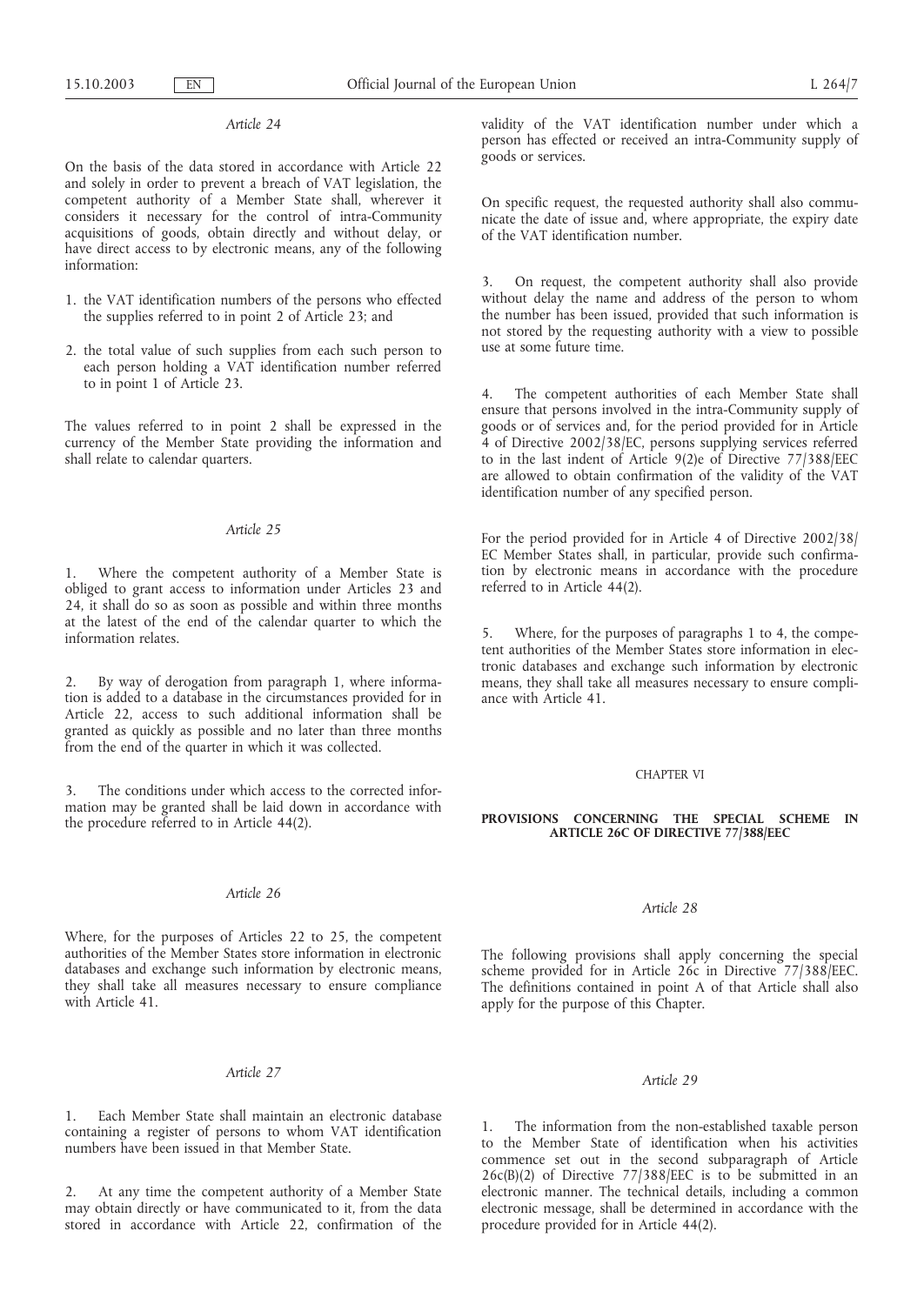2. The Member State of identification shall transmit this information by electronic means to the competent authorities of the other Member States within 10 days from the end of the month during which the information was received from the non-established taxable person. In the same manner the competent authorities of the other Member States shall be informed of the allocated identification number. The technical details, including a common electronic message, by which this information is to be transmitted, shall be determined in accordance with the procedure provided for in Article 44(2).

The Member State of identification shall without delay inform by electronic means the competent authorities of the other Members States if a non-established taxable person is excluded from the identification register.

### *Article 30*

The return with the details set out in the second subparagraph of Article 26c(B)(5) of Directive 77/388/EEC is to be submitted in an electronic manner. The technical details, including a common electronic message, shall be determined in accordance with the procedure provided for in Article 44(2).

The Member State of identification shall transmit this information by electronic means to the competent authority of the Member State concerned at the latest 10 days after the end of the month that the return was received. Member States which have required the tax return to be made in a national currency other than euro, shall convert the amounts into euro using the exchange rate valid for the last date of the reporting period. The exchange shall be done following the exchange rates published by the European Central Bank for that day, or, if there is no publication on that day, on the next day of publication. The technical details by which this information is to be transmitted shall be determined in accordance with the procedure provided for in Article 44(2).

The Member State of identification shall transmit by electronic means to the Member State of consumption the information needed to link each payment with a relevant quarterly tax return.

# *Article 31*

The provisions in Article 22 shall apply also to information collected by the Member State of identification in accordance with Article 26c(B)(2) and (5) of Directive 77/388/EEC.

# *Article 32*

The Member State of identification shall ensure that the amount the non-established taxable person has paid is transferred to the bank account denominated in euro, which has been designated by the Member State of consumption to which the payment is due. Member States which required the

payments in a national currency other than euro, shall convert the amounts into euro using the exchange rate valid for the last date of the reporting period. The exchange shall be done following the exchange rates published by the European Central Bank for that day, or, if there is no publication on that day, on the next day of publication. The transfer shall take place at the latest 10 days after the end of the month that the payment was received.

If the non-established taxable person does not pay the total tax due, the Member State of identification shall ensure that the payment is transferred to the Member States of consumption in proportion to the tax due in each Member State. The Member State of identification shall inform by electronic means the competent authorities of the Member States of consumption thereof.

## *Article 33*

Member States shall notify by electronic means the competent authorities of the other Member States of the relevant bank account numbers for receiving payments according to Article 32.

Member States shall without delay notify by electronic means the competent authorities of the other Member States and the Commission of changes in the standard tax rate.

#### *Article 34*

Articles 28 to 33 shall apply for a period provided for in Article 4 of Directive 2002/38/EC.

#### CHAPTER VII

## **RELATIONS WITH THE COMMISSION**

#### *Article 35*

1. The Member States and the Commission shall examine and evaluate how the arrangements for administrative cooperation provided for in this Regulation are working. The Commission shall pool the Member States' experience with the aim of improving the operation of those arrangements.

2. The Member States shall communicate to the Commission any available information relevant to their application of this Regulation.

3. A list of statistical data needed for evaluation of this Regulation shall be determined in accordance with the procedure referred to in Article 44(2). The Member States shall communicate these data to the Commission in so far as they are available and the communication is not likely to involve administrative burdens which would be unjustified.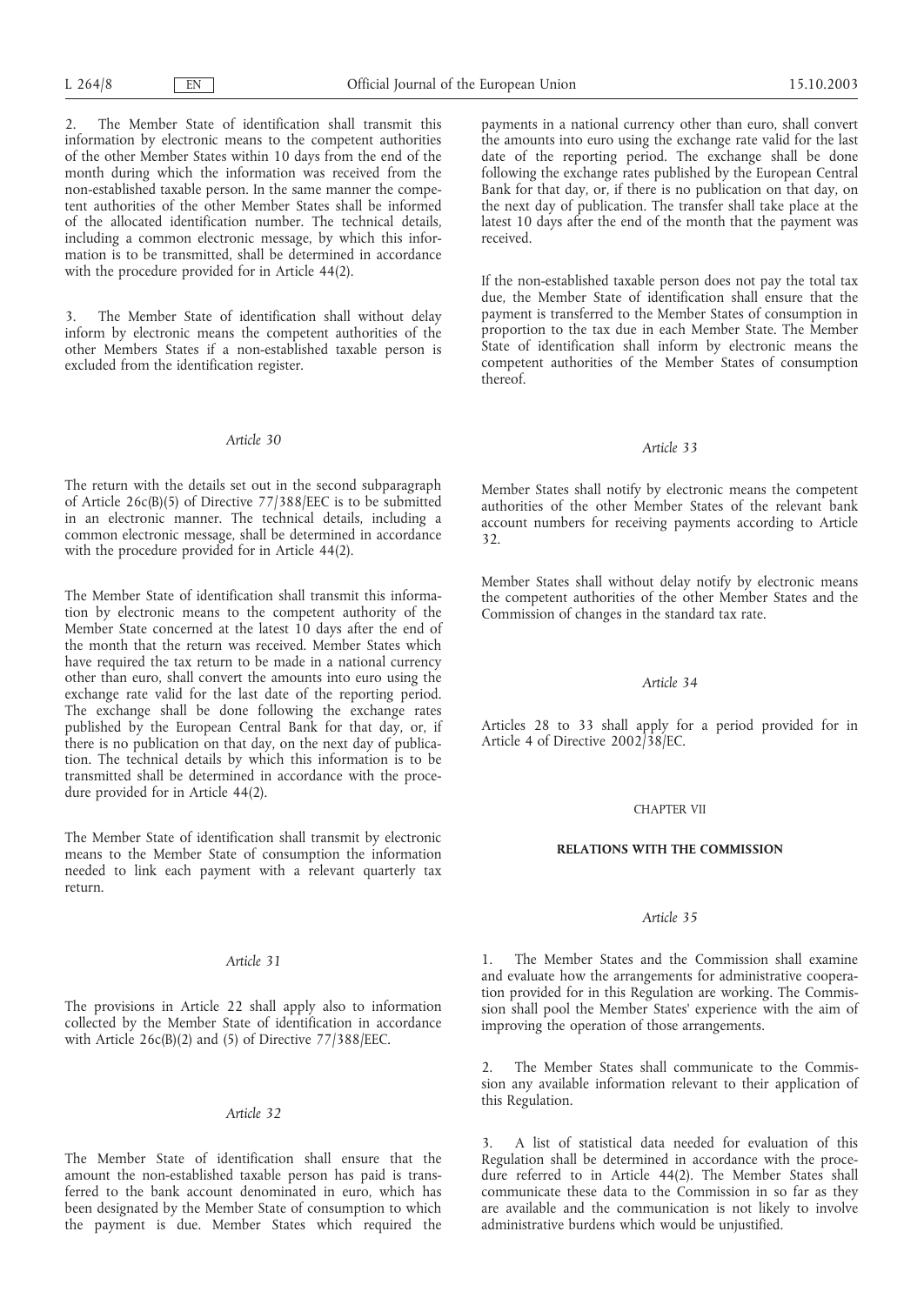4. With a view to evaluating the effectiveness of this system of administrative cooperation in combating tax evasion and tax avoidance, Member States may communicate to the Commission any other information referred to in Article 1.

5. The Commission shall forward the information referred to in paragraphs 2, 3 and 4 to the other Member States concerned.

#### CHAPTER VIII

## **RELATIONS WITH THIRD COUNTRIES**

#### *Article 36*

1. When the competent authority of a Member State receives information from a third country, that authority may pass the information on to the competent authorities of Member States which might be interested in it and, in any event, to all those which request it, in so far as permitted by assistance arrangements with that particular third country.

2. Provided the third country concerned has given an undertaking to provide the assistance required to gather evidence of the irregular nature of transactions which appear to contravene VAT legislation, information obtained under this Regulation may be communicated to that third country, with the consent of the competent authorities which supplied the information, in accordance with their domestic provisions applying to the communication of personal data to third countries.

### CHAPTER IX

**CONDITIONS GOVERNING THE EXCHANGE OF INFORMATION**

#### *Article 37*

Information communicated pursuant to this Regulation shall, as far as possible, be provided by electronic means under arrangements to be adopted in accordance with the procedure referred to in Article  $44(2)$ .

## *Article 38*

Requests for assistance, including requests for notification, and attached documents may be made in any language agreed between the requested and requesting authority. The said requests shall only be accompanied by a translation into the official language or one of the official languages of the Member State in which the requested authority is established, in special cases when the requested authority gives a reason for asking for such a translation.

## *Article 39*

For the period provided for in Article 4 of Directive 2002/38/ EC, the Commission and the Member States shall ensure that such existing or new communication and information exchange systems which are necessary to provide for the exchanges of information described in Articles 29 and 30 are operational. The Commission will be responsible for whatever development of the common communication network/ common system interface (CCN/CSI) is necessary to permit the exchange of this information between Member States. Member States will be responsible for whatever development of their systems is necessary to permit this information to be exchanged using the CCN/CSI.

Member States shall waive all claims for the reimbursement of expenses incurred in applying this Regulation except, where appropriate, in respect of fees paid to experts.

# *Article 40*

1. The requested authority in one Member State shall provide a requesting authority in another Member State with the information referred to in Article 1 provided that:

- (a) the number and the nature of the requests for information made by the requesting authority within a specific period do not impose a disproportionate administrative burden on that requested authority;
- (b) that requesting authority has exhausted the usual sources of information which it could have used in the circumstances to obtain the information requested, without running the risk of jeopardising the achievement of the desired end.

2. This Regulation shall impose no obligation to have enquiries carried out or to provide information if the laws or administrative practices of the Member State which would have to supply the information do not authorise the Member State to carry out those enquiries or collect or use that information for that Member State's own purposes.

3. The competent authority of a Member State may refuse to provide information where the Member State concerned is unable, for legal reasons, to provide similar information. The Commission shall be informed of the grounds of the refusal by the requested Member State.

4. The provision of information may be refused where it would lead to the disclosure of a commercial, industrial or professional secret or of a commercial process, or of information whose disclosure would be contrary to public policy.

5. The requested authority shall inform the requesting authority of the grounds for refusing a request for assistance.

6. A minimum threshold triggering a request for assistance may be adopted in accordance with the procedure referred to in Article 44(2).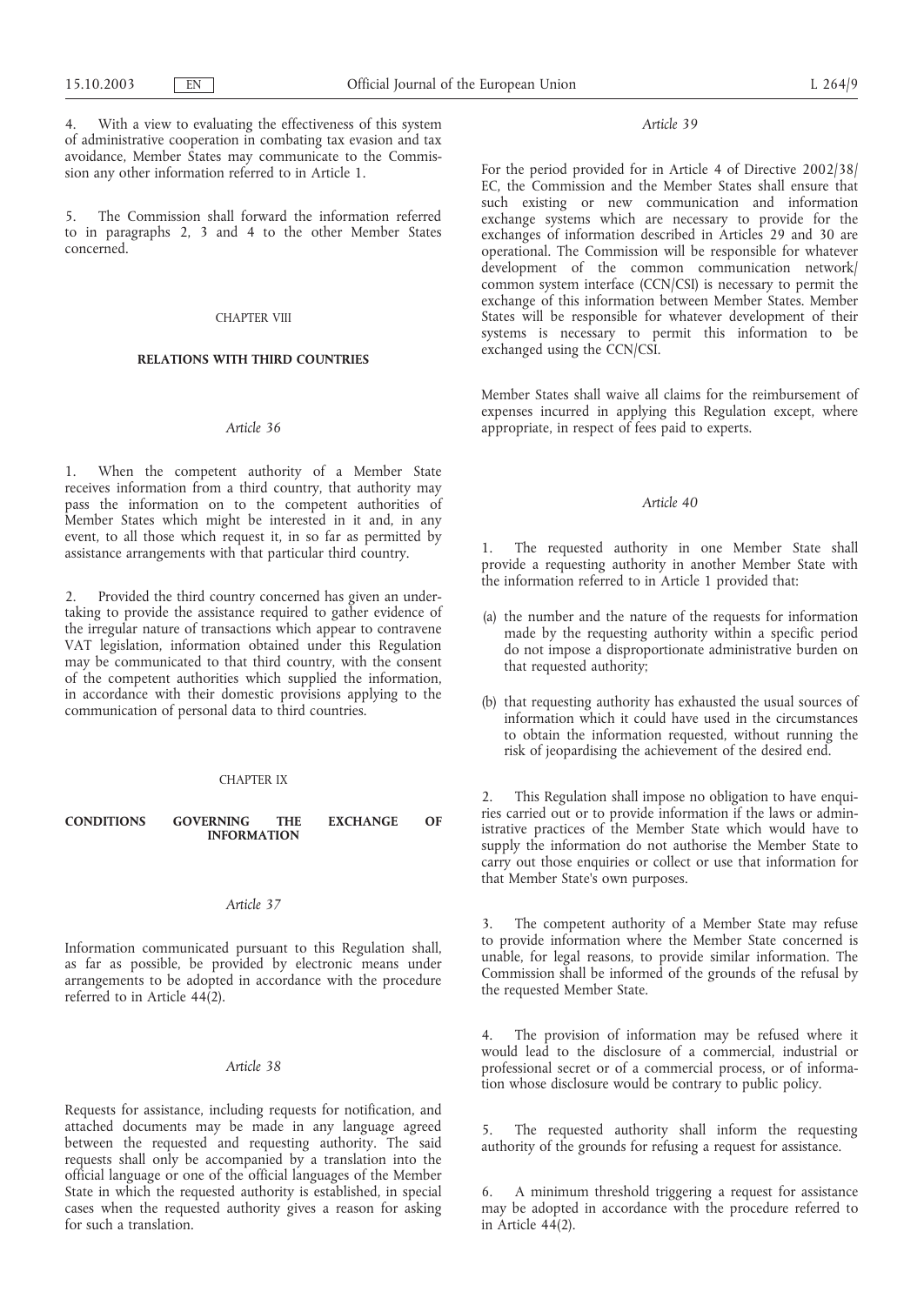1. Information communicated in any form pursuant to this Regulation shall be covered by the obligation of official secrecy and enjoy the protection extended to similar information under both the national law of the Member State which received it and the corresponding provisions applicable to Community authorities.

Such information may be used for the purpose of establishing the assessment base or the collection or administrative control of tax for the purpose of establishing the assessment base.

The information may also be used for the assessment of other levies, duties, and taxes covered by Article 2 of Council Directive 76/308/EEC of 15 March 1976 on mutual assistance for the recovery of claims relating to certain levies, duties, taxes and other measures (1).

In addition, it may be used in connection with judicial proceedings that may involve penalties, initiated as a result of infringements of tax law without prejudice to the general rules and legal provisions governing the rights of defendants and witnesses in such proceedings.

2. Persons duly accredited by the Security Accreditation Authority of the European Commission may have access to this information only in so far as it is necessary for care, maintenance and development of the CCN/CSI network.

3. By way of derogation from paragraph 1, the competent authority of the Member State providing the information shall permit its use for other purposes in the Member State of the requesting authority, if, under the legislation of the Member State of the requested authority, the information can be used for similar purposes.

4. Where the requesting authority considers that information it has received from the requested authority is likely to be useful to the competent authority of a third Member State, it may transmit it to the latter authority. It shall inform the requested authority thereof in advance. The requested authority may require that the transmission of the information to a third party be subject to its prior agreement.

5. Member States shall, for the purpose of the correct application of this Regulation, restrict the scope of the obligations and rights provided for in Article 10, Article 11(1), Articles 12 and 21 of Directive 95/46/EC to the extent required in order to safeguard the interests referred to in Article  $13$ (e) of that Directive.

# *Article 42*

Reports, statements and any other documents, or certified true copies or extracts thereof, obtained by the staff of the requested authority and communicated to the requesting authority under the assistance provided for by this Regulation may be invoked as evidence by the competent bodies of the Member State of the requesting authority on the same basis as similar documents provided by another authority of that country.

### *Article 43*

1. For the purpose of applying this Regulation, Member States shall take all necessary measures to:

- (a) ensure effective internal coordination between the competent authorities referred to in Article 3;
- (b) establish direct cooperation between the authorities authorised for the purposes of such coordination;
- (c) ensure the smooth operation of the information exchange arrangements provided for in this Regulation.

2. The Commission shall communicate to each Member State, as quickly as possible, any information which it receives and which it is able to provide.

#### CHAPTER X

#### **GENERAL AND FINAL PROVISIONS**

### *Article 44*

1. The Commission shall be assisted by the Standing Committee on Administrative Cooperation, (hereinafter referred to as the Committee).

2. Where reference is made to this paragraph, Articles 5 and 7 of Decision 1999/468/EC shall apply, having regard to the provisions of Article 8 thereof.

The period laid down in Article 5(6) of Decision 1999/468/EC shall be set at three months.

3. The Committee shall adopt its rules of procedure.

# *Article 45*

1. Every three years from the date of entry into force of this Regulation, the Commission shall report to the European Parliament and the Council on the application of this Regulation.

2. Member States shall communicate to the Commission the text of any provisions of national law, which they adopt in the field covered by this Regulation.

<sup>(</sup> 1 ) OJ L 73, 19.3.1976, p. 18. Directive as last amended by Directive 2001/44/EC (OJ L 175, 28.6.2001, p. 17).